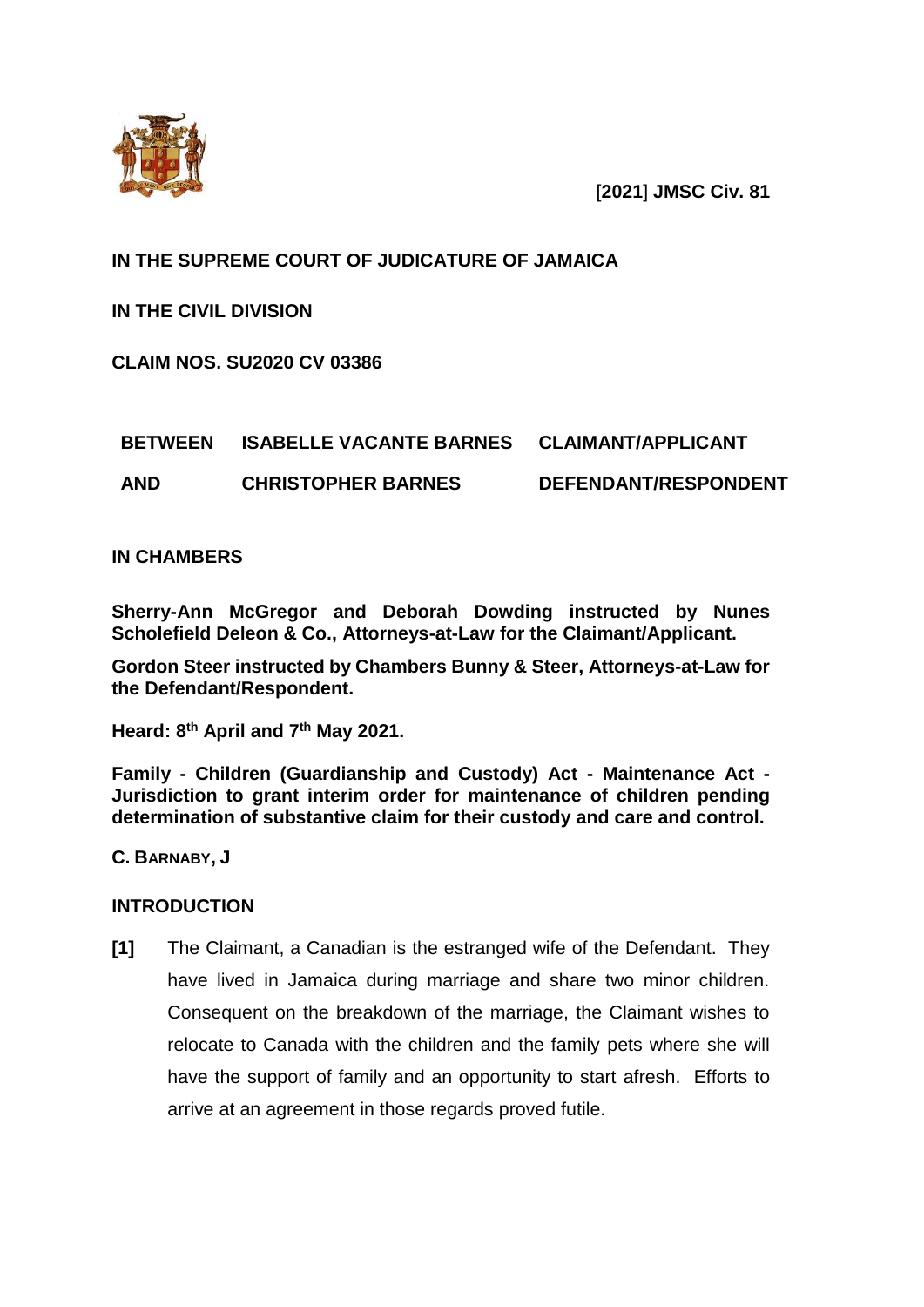- **[2]** On 10th September 2020 the Claimant filed a Fixed Date Claim Form seeking an order for the sole custody and care and control of the parties' minor children; orders permitting her to emigrate with the children to Canada; for the Defendant to cover reasonable expenses for relocation of herself, the children and the family pet; access to the children by the Defendant; and the payment monthly of a specified sum towards the maintenance of the children together with all educational, extracurricular activities, medical, dental and optical expenses. She also asks the court to grant such further or other relief that it deems just. A Notice of Application for Court Orders (hereinafter called "the Application") was also filed by the Claimant on the said date. With the exception that she seeks an interim order for the sole custody and care and control of the children and that the Defendant be permitted access to the children pending their emigration to Canada, the relief sought in the claim and on the Application are the same.
- **[3]** The Application came on for hearing before me on the 8<sup>th</sup> April 2021 and following the submissions of Counsel, a decision thereon was reserved to today's date.
- **[4]** On commencement of the hearing before me Mr. Steer submitted that the matters on the Application could not be determined solely on affidavit evidence and that he intended to cross examine the Claimant. This belated indication follows an adjournment of the hearing of the Application on account that documents which were filed and ought to have been before the court were not before it.
- **[5]** While the timing of Counsel's indication that he wished to cross examine the Claimant in respect of the Application was regarded as unfortunate, I shared his concern that it would be impossible to properly determine some aspects of the Application on affidavit evidence alone based on the positions taken by the parties. Additionally, I was of the view that if some of the orders sought on the Application were granted, they would significantly disrupt the lives of the children as they know it, well before the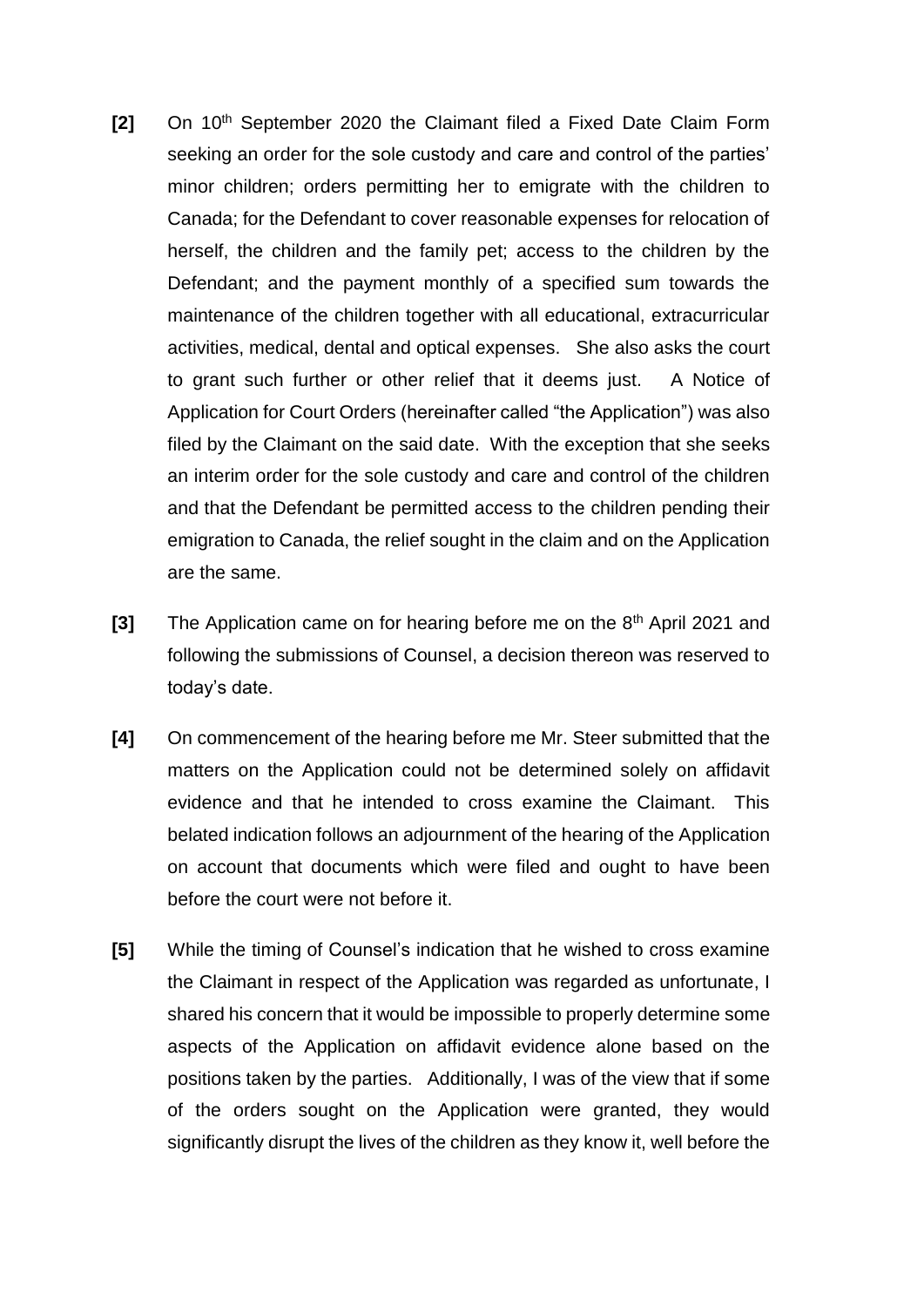substantive claim is determined, in which similar but more "final" relief are being sought.

- **[6]** While Ms. McGregor initially argued that the court could properly consider the Application, she eventually conceded that some difficulty would be experienced in respect of orders relating to the removal of the children from Jamaica. Accordingly, it was proposed and accepted by Counsel for the parties that the trial of the claim be fixed to commence in the shortest possible time and that only the issue of an order for interim maintenance for the children be dealt with at the hearing. Accordingly, a date for the trial of the substantive claim was fixed.
- **[7]** Ms. McGregor indicated that the dispute which remained to be resolved concerned an interim order relative to the medical, dental, optical and educational expenses of the children. This is on the basis that the Honourable Ms. Justice J. Pusey had previously ordered the Defendant to pay \$50,000.00 per week towards the maintenance of the children, and that he be permitted reasonable access to them while they continued in the care and control of the Claimant.
- **[8]** The Defendant has indicated his willingness to pay the medical, dental and optical expenses for the children. It his evidence that he paid educational expenses, specifically the school fees for both children at Jamaican schools in anticipation of their attendance in the 2020/2021 school year. The Claimant says this is without her consent. As it transpires, the children, who still remain in Jamaica, have been enrolled and are in attendance at a Canadian School since September 2020. They receive online instructions in English and French under the Claimant's supervision. The Claimant's evidence is that their attendance at the institution is being financed by their maternal grandparents who she will be required to repay.
- **[9]** It is the Defendant's contention that although he and the Claimant had had discussions about enrolling the children in a school in Canada when they attempted to settle issues relating to her relocation with them to that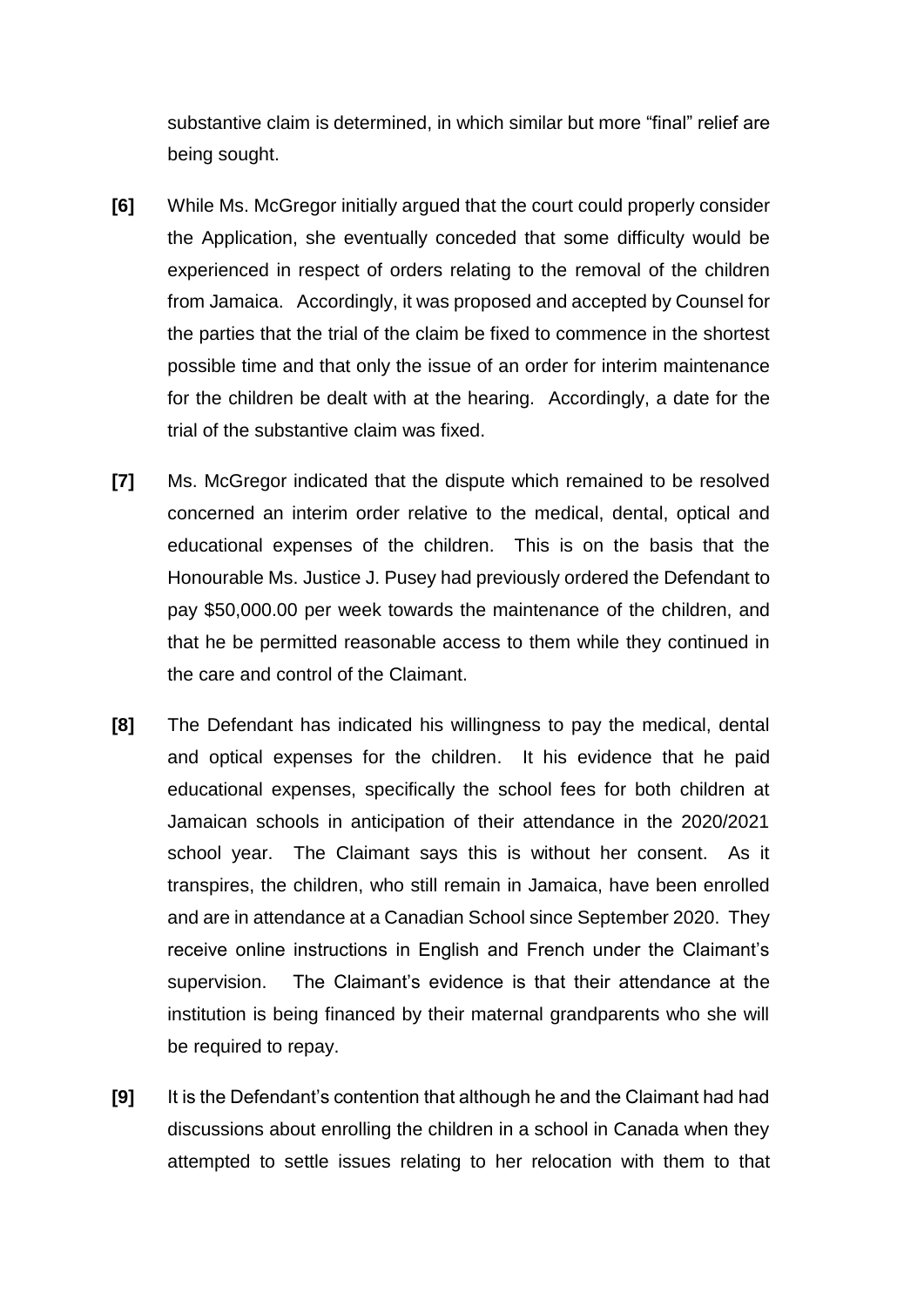jurisdiction, those discussions had broken down prior to the start of the 2020/2021 school year. Consequently, he says that they are in attendance at the Canadian School without his consent and without his financial contribution. There is a substantial difference between the cost of educating both children in Jamaica as opposed to Canada. The Defendant therefore objects to an interim order being granted requiring him to pay the costs associated with the children's education in Canada.

**[10]** This court's jurisdiction to make orders for maintenance arise on three pieces of legislation, the **Matrimonial Causes Act**, the **Maintenance Act**  and the **Children (Guardianship and Custody) Act**. The Claimant's Application is grounded on the last two of the referenced Acts in addition to a number of factual grounds which need not be repeated for present purposes. I will briefly address the court's jurisdiction in respect of maintenance under the two pieces of legislation on which the Claimant relies.

#### *Maintenance Act*

- **[11]** Mr. Steer submitted that I did not have the jurisdiction to grant an interim maintenance order under the **Maintenance Act**. I agree with this assessment.
- **[12]** The obligation on each parent to maintain a minor child is recognized in the **Maintenance Act,** section 8 of which prescribes that the obligation is to the extent that the parent is capable of maintaining the child. There is however a limitation on this court's jurisdiction under the legislation. Pursuant to section 3 (1), applications for maintenance orders in accordance with the Act are to be made to the Parish Court or the Family Court. Where an application is made for the division of property under the **Property (Rights of Spouses) Act** (PROSA) however, this Court is permitted to make a maintenance order in accordance with the provisions of the **Maintenance Act**. While the Claimant has issued a claim under **PROSA**, the application for maintenance of the children was made in a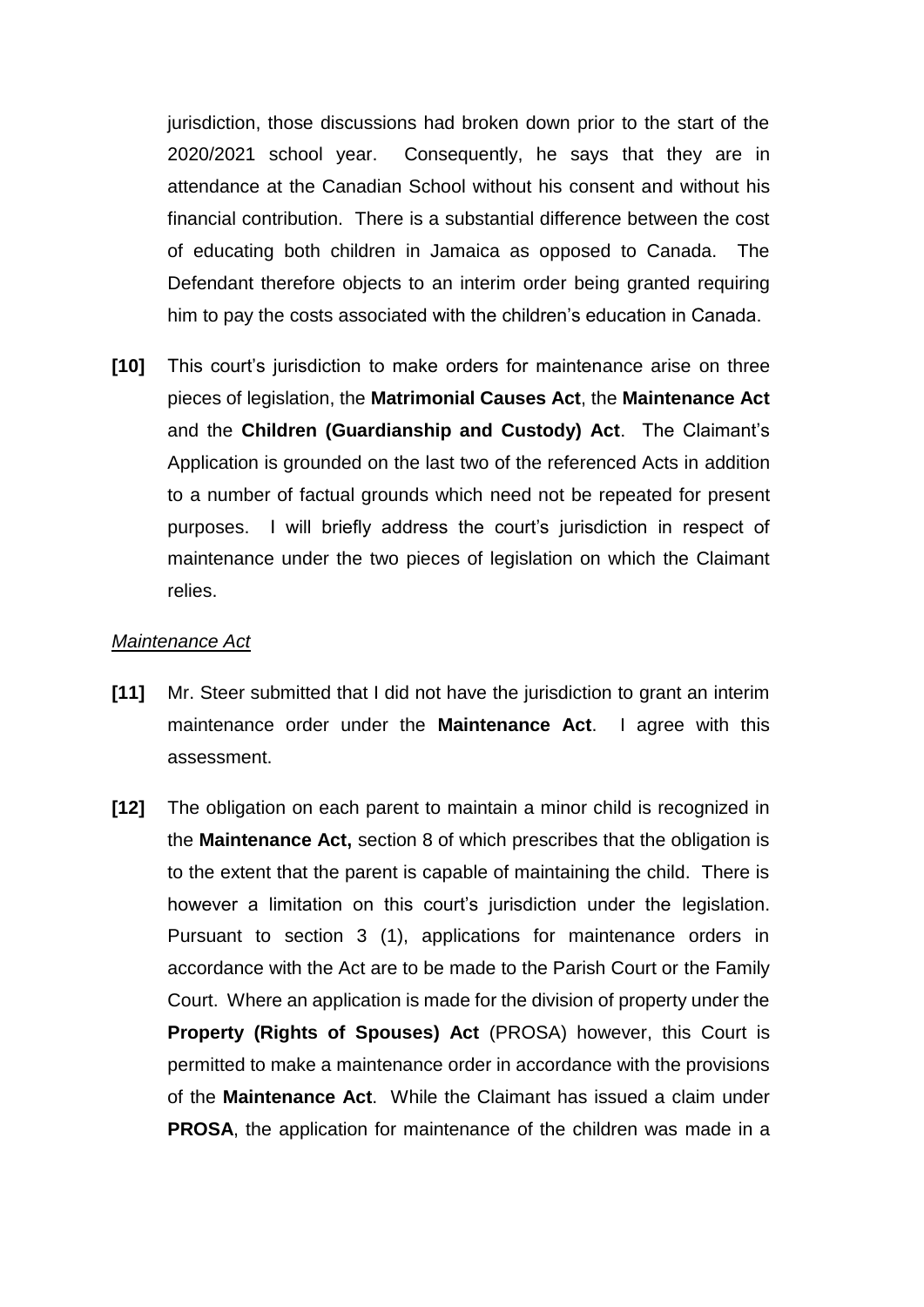separate claim. As a result, the court is not authorised to grant a maintenance order in respect of the children under the **Maintenance Act**.

#### *Children (Guardianship and Custody) Act*

- **[13]** The Claimant's application for interim maintenance is also grounded on the **Children (Guardianship and Custody) Act**. It was submitted by Mr. Steer that there was no order made for custody under that Act and that in the absence of the Defendant's consent to pay the educational expenses claimed for the children, the court was without jurisdiction to grant an order for maintenance under this legislation. While I agree that a custody order under the Act is a prerequisite for a maintenance order thereunder, I do not agree with Counsel that there was no order for custody in this case or that I am precluded from making an interim order.
- **[14]** Section 7 (1) of the Act provides as follows.

*The Court may, upon the application of the father or mother of a child, make such order as it may think fit regarding the custody of such child and the right of access thereto of either parent, having regard to the welfare of the child, and to the conduct of the parents, and to the wishes as well of the mother as of the father, and may alter, vary, or discharge such order on the application of either parent, or, after the death of either parent, of any guardian under this Act; and in every case may make such order respecting costs as it may think just.*

**[15]** The starting position is that both parents of a minor child have a right to custody as an incident of guardianship. Consequently, either parent may apply to the court, which is defined to include the Supreme Court, for an order regarding custody and right of access pursuant to section 7(1). In those regards the court is permitted to make orders it thinks fit having regard to the welfare of the children, and the conduct and wishes of the parents. I do not believe there is any doubt that a discretion is reserved to the court by section 7(1), including the discretion to grant an interim order for custody having regard to the matters it must consider, pending the determination of the substantive custody application.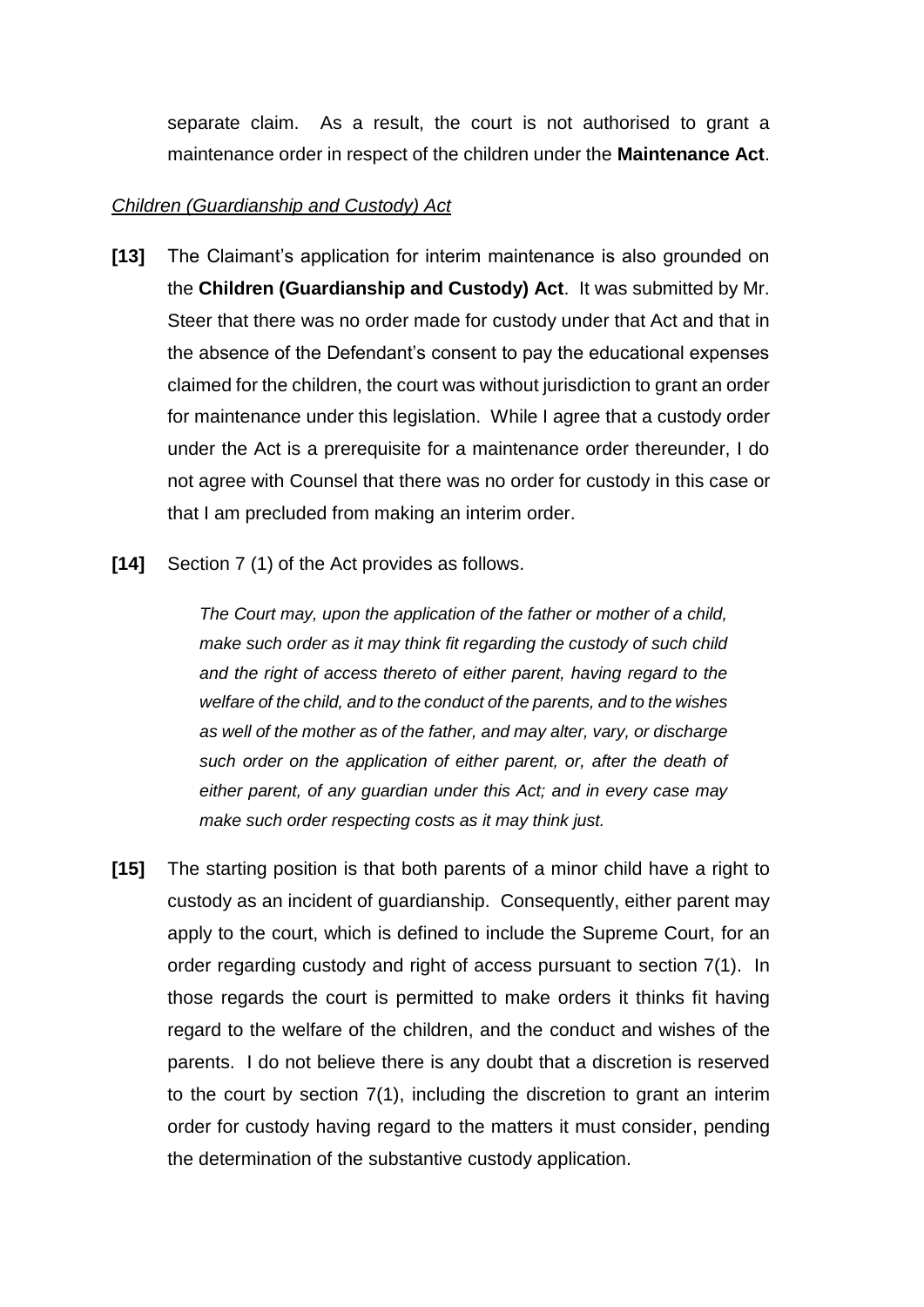**[16]** The jurisdiction of the court to grant an order for maintenance under the Act is set out at section 7(3) which reads thus.

> *Where the Court under subsection (1) makes an order giving the custody of the child to the mother, then, whether or not the mother is then residing with the father the Court may further order that the father shall pay to the mother towards the maintenance of the child such weekly or other periodical sum as the Court, having regard to the means of the father, may think reasonable.*

- **[17]** If the starting position is that each parent is entitled to custody of their children, on an application for custody under section7(1), the entitlement of each parent can only be disturbed on an order from the court. It appears to me that if the court is to exercise the jurisdiction given to it by section 7(3), there must be a predicate order giving custody to the mother. In my view that predicate order for custody may be either "interim" or "final", having regard to the discretion given to the court at section 7(1) to make such orders as it thinks fit having regard to the matters prescribed by the statute.
- **[18]** Having so concluded, the question for this court is whether an interim order giving custody to the Claimant has been made by the court. It was submitted by Ms. McGregor that paragraph 2 of the order of Justice J. Pusey on the 15<sup>th</sup> October 2020 is an interim order for custody. I am inclined to agree with that submission.
- **[19]** While the Claimant did seek an order for "custody, and care and control" pending the determination of the Fixed Date Claim Form on the Application, paragraph 2 of the order of J. Pusey, J states, so far as is relevant that "*[t]he Defendant is to have reasonable access to the children, who will continue in the care and control of the Claimant…until further order."*  Otherwise it provides a schedule for the Defendant's access to the children.Nowhere in the paragraph is the word "custody" mentioned, whether in relation to the Claimant or otherwise. I do not believe that that omission is fatal to Ms. McGregor's contention. In that respect I find the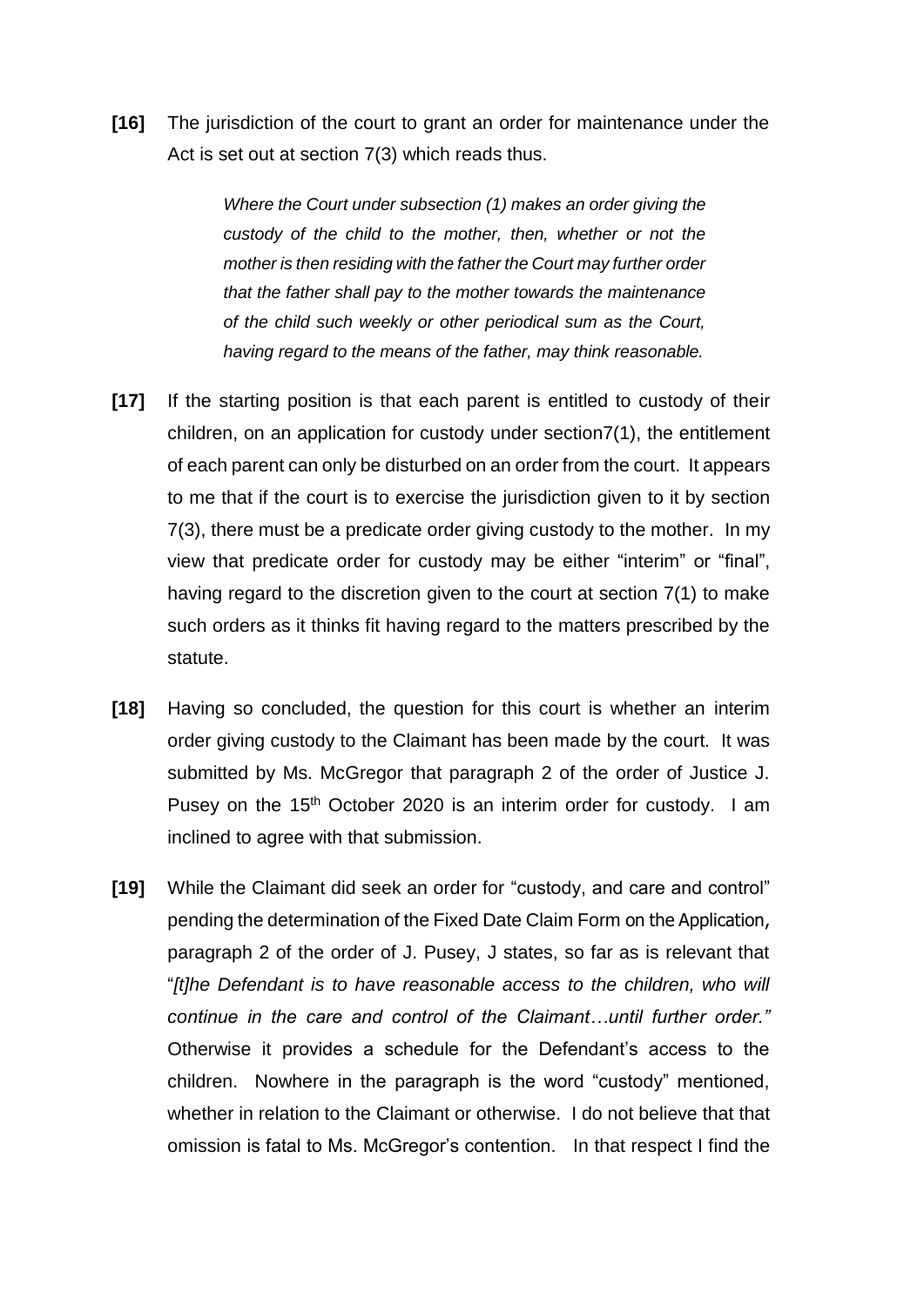following extract from the judgment of Sykes J (as he then was) in **F v D**  [2017] JMSC CIV 9 as to the meaning of custody quite instructive.

*[118] Custody, properly understood, means the right to physical care and control of the child. Care and control refers to who the child should live with. The person with care and control decides the day to day issues concerning the child…*

- **[20]** I also note that the **Children (Guardianship and Custody) Act** does not make any distinction between custody and care and control, in fact the term "care and control" is not mentioned at section 7(1). On an application for custody the court is empowered to make orders regarding the custody of the child and the right of access of either parent. The Defendant having been granted right of access to the children as scheduled in the order of J. Pusey, J and ordered to continue in the care and control of their mother until further order, I find that an order giving custody to the mother in the interim has in fact been made. I therefore determine that I have the jurisdiction to grant an interim order for maintenance of the children under the Act.
- **[21]** As stated previously, in addition to the fifty thousand dollars (\$50,000.00) which J. Pusey, J ordered for maintenance, the Claimant also sought payment of all educational expenses for the children in the interim.
- **[22]** There is a dispute as to the meaning of correspondence between the Claimant and the Defendant in respect of the children's attendance at the Canadian School, in particular, whether there was agreement between the parties. There is also a dispute in respect of the circumstances under which the Claimant became a homemaker during the parties' marriage and the genesis of her financial dependence upon the Defendant so that she requires the Defendant to pay all educational expenses in the interim. Those disputed matters among others will have to be resolved on cross examination.
- **[23]** It suffices to say however, that both children have been attending online classes at the Canadian school under the supervision of the Claimant who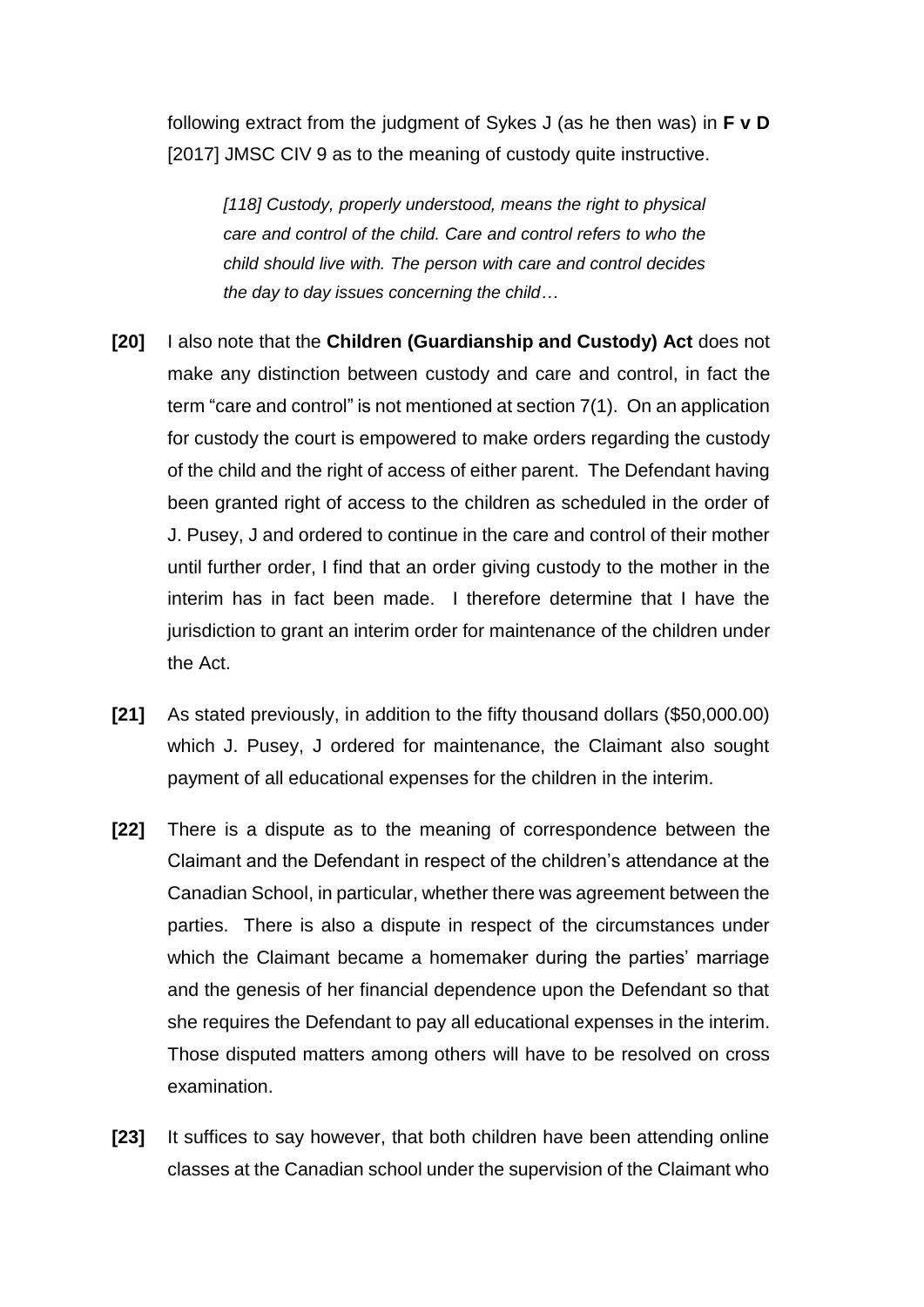avers that she is unemployed and unable to meet the financial needs of the children. It is her evidence, which is not challenged, that educational expenses, particularly school fees are being paid by her parents, who are to be repaid.

- **[24]** The Defendant states that he is a Manager but he does not name the entity, nor has he supplied evidence of his earnings. In addition, it is his evidence that he enrolled the children in Jamaican schools and paid fees which would have enabled them to start the 2020/2021 academic year here. The Claimant says the children's enrolment was done without her consent.
- **[25]** The fees for school in Canada are significantly higher than the costs associated with attending schools in Jamaica. The Claimant's evidence is that it is CDN \$1,606.00 monthly which at the prevailing exchange rate is approximately JMD \$200,000.00 monthly. While no receipts have been supplied by the Defendant, it is stated that a cumulative sum of \$560,000.00 would have been paid annually as fees in the schools here. I take judicial notice that the school term here lasts for approximately nine (9) months and that when the sum the Defendant said he would pay is spread over that period, fees would amount to \$62,222.22 monthly.
- **[26]** It is the Claimant's evidence that children attend classes online, which is the reality for most students in Jamaican schools in light of the Covid 19 pandemic. It is her evidence that she is required to purchase ink cartridges and reams of paper to print material to enable the children to do their school work at a cost of \$20,000.00. No receipts have been supplied but ink cartridges in particular can be very costly and with classes for the two children being conducted exclusively online, the amount does not appear beyond the realm of what are reasonable costs for those items or that the cost is incurred on a monthly basis.
- **[27]** Having regard to the welfare of the children, and on the basis of the available evidence, I consider the sum of JMD \$82,222.22 per month to be a reasonable amount for the Defendant to pay to the Claimant towards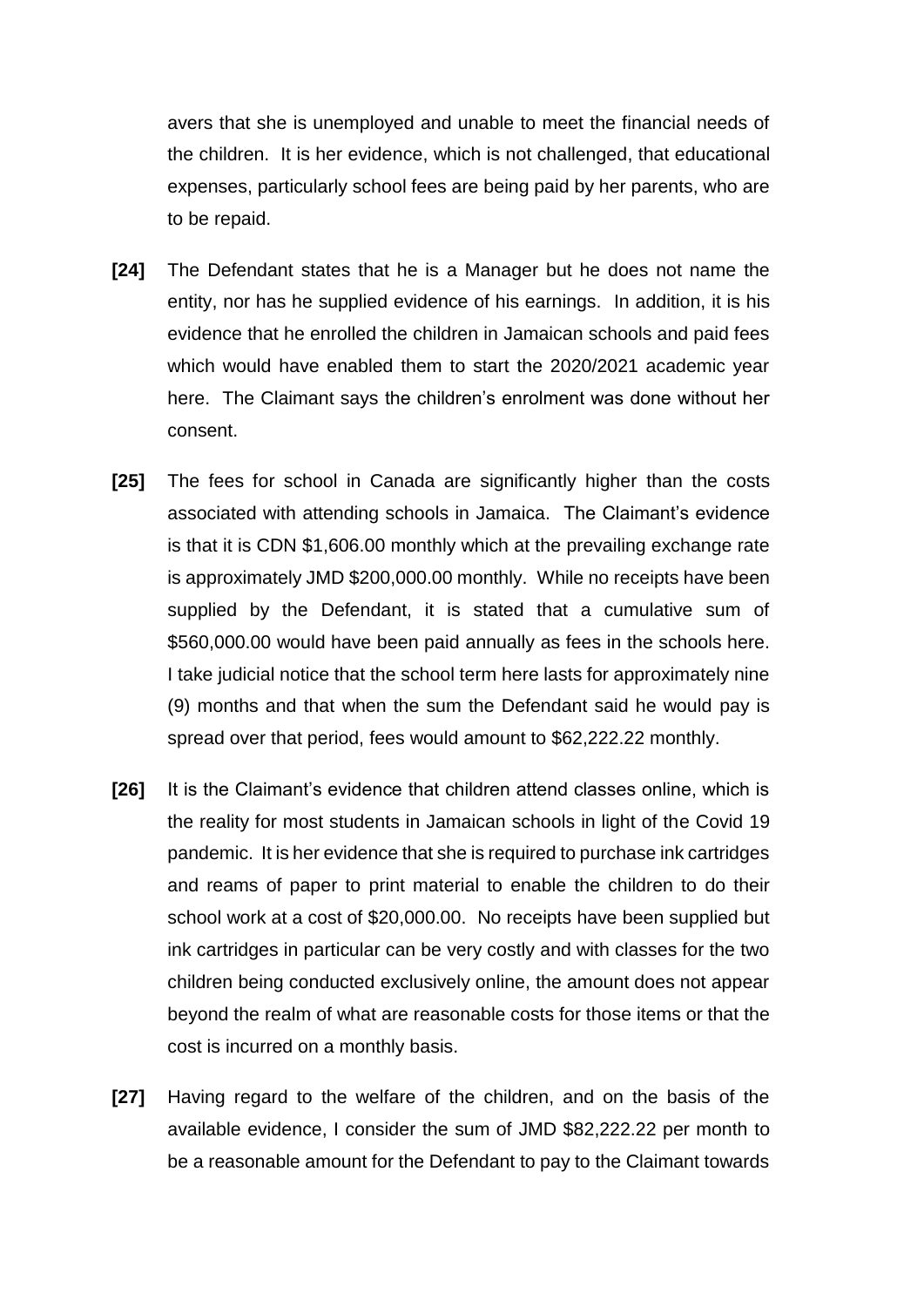the children's educational expenses. The amount is due and payable for nine (9) months to coincide with the approximate length of the school year in this jurisdiction.

- **[28]** While the above is capable of determining the application, I will address one other issue raised by Counsel for the Claimant in respect of this court's jurisdiction to grant an interim maintenance order. It was Ms. McGregor's further submission that quite apart from any statute, the welfare of the children must be a consideration for the court in its role as *parens patriae.* to enable it to make an order for maintenance to meet the needs of the children. It is undoubted that the court in its role as *parens patriae* must have regard to the welfare of the children but I do not believe that it extends to making an interim maintenance order in the circumstances of this case.
- **[29]** While no authorities were cited by Counsel in support of her contention, I sought and found assistance in the judgment of Brooks, JA (as he then was) in **B and C v the Children's Advocate (Interested Party)** [2016] JMCA Civ 48 when he stated as follows.

*[19] The Supreme Court does have an inherent jurisdiction to appoint and remove guardians for children. The jurisdiction of that court, in this context, has a rich history. That history includes the history of the Court of Chancery, which had exclusive jurisdiction in equity, providing relief where the common law offered no remedy. It is a history that is not without some uncertainty, but the more accepted view, in this context, is that the jurisdiction of the Court of Chancery, over children, was founded on the prerogative of the Crown as parens patriae.* 

[20] The term parens patriae is defined in the ninth edition of *Black's Law Dictionary as meaning:* 

> *"...parent of his or her country"…The state regarded as a sovereign; the state in its capacity as provider of protection of those unable to care for themselves…" Based on that doctrine, the Sovereign was regarded as having the right to make decisions concerning people who were not able to take care of themselves.*

*[21] …*

*[26] In re McGrath is another of the cases that demonstrated the nature of the jurisdiction emanating from the role of the court as*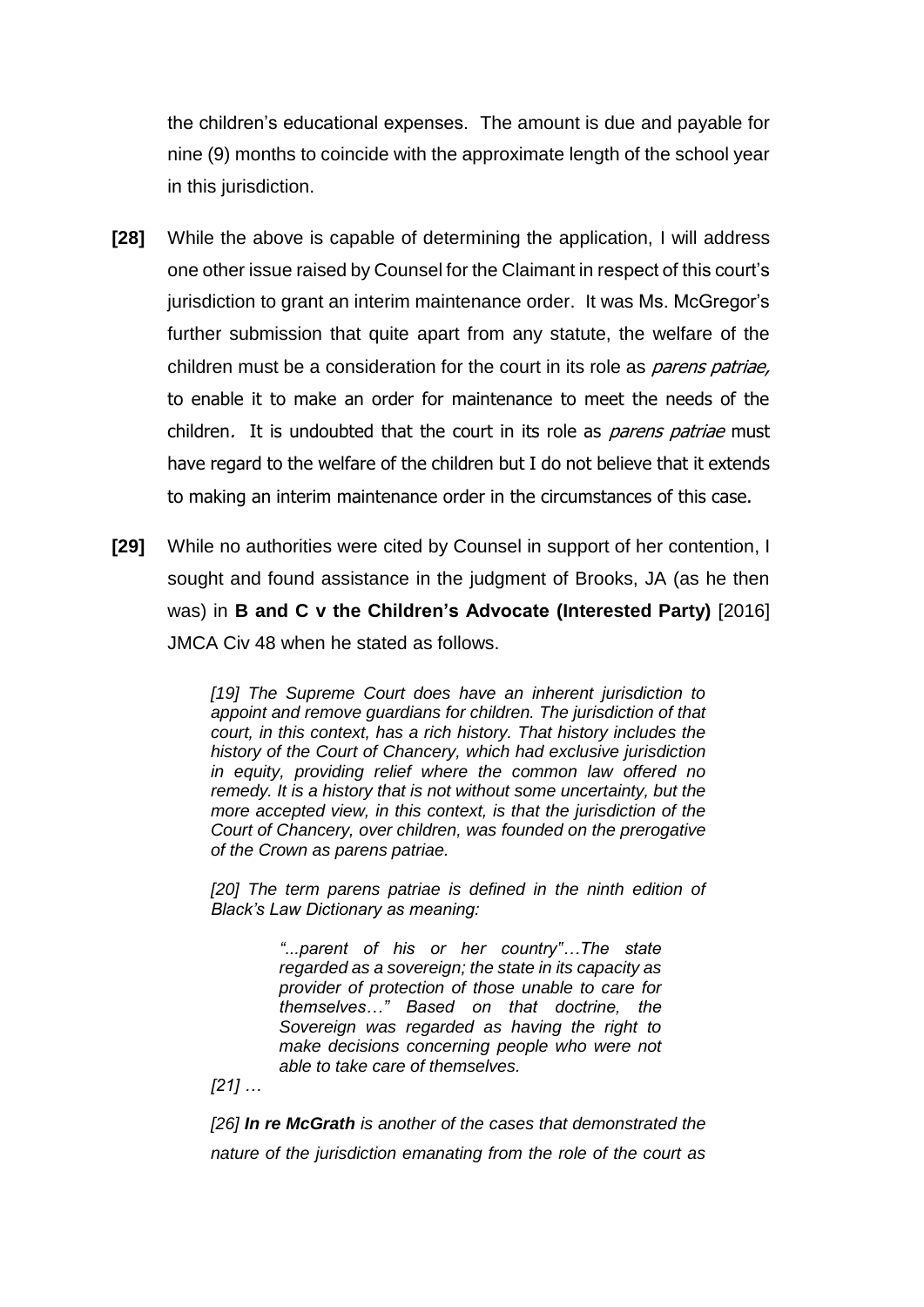*parens patriae. In In re McGrath, Lindley LJ addressed, at page 147, the role inherited from the Court of Chancery:* 

> *"There was at one time an attempt to throw some doubt upon the jurisdiction of the Court of Chancery over the guardians of children who had no property; but all doubt on this point was set at rest by Lord Cottenham's decision in In re Spence (1), and it is clear that the old Court of Chancery had, and that the High Court has, jurisdiction to interfere with and to remove a guardian of a child who has no property on proof of misconduct on the part of the guardian towards the child, or upon proof that it is for the welfare of the child that the guardian should be removed. But it is obvious that the jurisdiction of the Court is very limited in such a case. The child having no property under the control of the Court, the Court cannot provide any scheme for the child's maintenance or education. All that the Court can do is to remove the guardian and appoint another, if another can be found, to take care of the child. This limited jurisdiction being however established, it follows that the exercise of such jurisdiction can be invoked on behalf of any child by anyone who is willing to come forward on its behalf and to act as its next friend."* [My emphasis added]

**[30]** As demonstrated in the foregoing extract, the powers of the court as *parens patriae* is quite limited. Where a child has no property under the control of the court, the court cannot provide for its maintenance or education in exercise of its power as *parens patriae.* As absurd as it might now appear, while the common law has long recognized that children who are too young to maintain themselves have a right to be maintained by their parents, there was difficulty in finding an effective method of enforcing that right. A child was too young to enforce the right himself and his mother, even where married, had no separate right to sue her